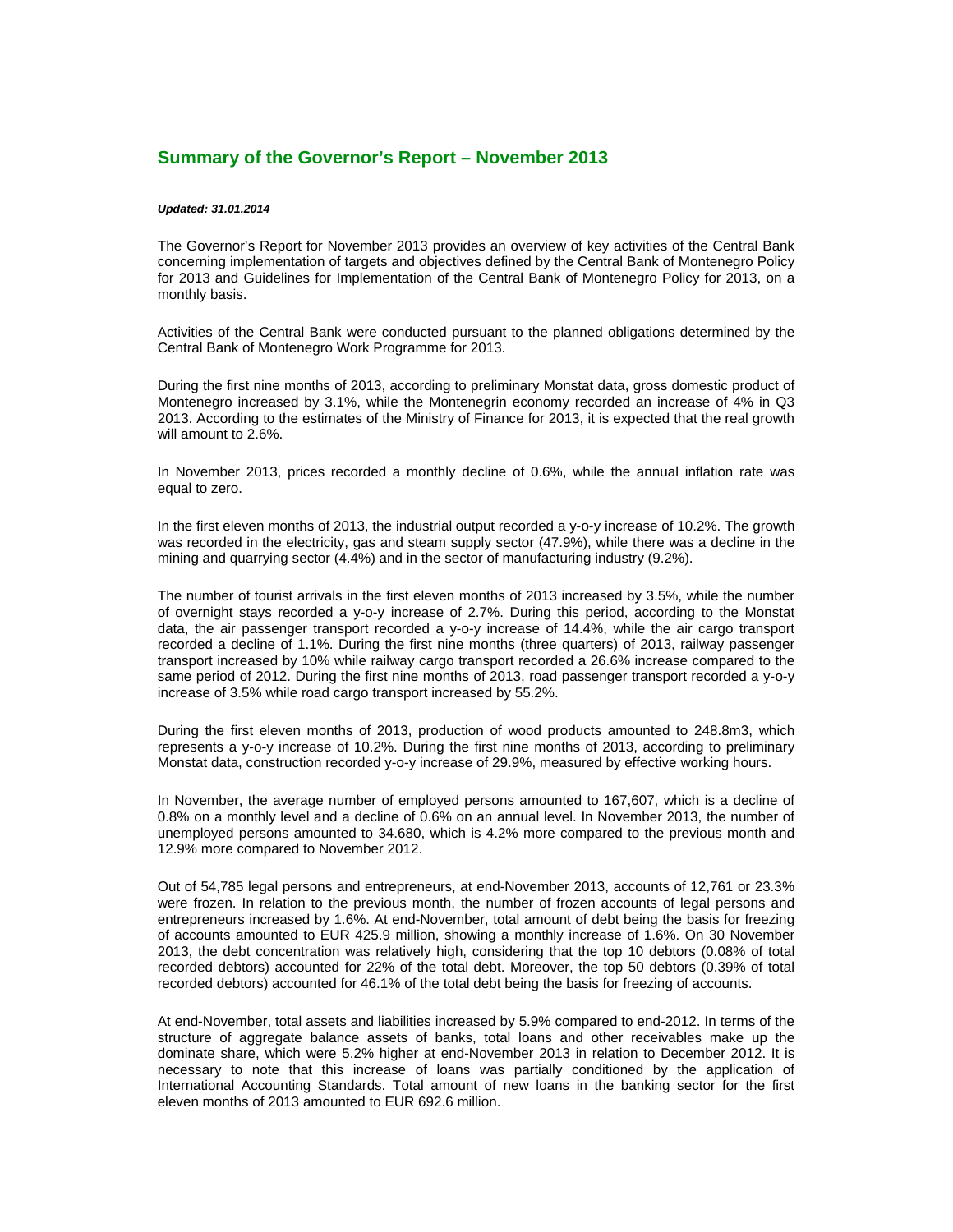In terms of the structure of liabilities, deposits make up the dominate share of 70.1%. At end-November 2013, deposits amounted to EUR 2,084.9 million, which is 0.9% less in relation to the previous month. Deposits in banks increased by 5.3% compared to end-December 2012. Out of the total amount of deposits with banks, household deposits accounted for EUR 1,221.0 million or 58.6%, while corporate deposits accounted for EUR 553.9 million or 26.6%. At end-November 2013, total capital of banks amounted to EUR 422.6 million, which is EUR 134 million (i.e. 46.4%) more in relation to end-2012.

In November, past due loans and other receivables (without interests and payments and accruals) amounted to EUR 502.5 million and declined by 9.9% in relation to the previous month. At end-November 2013, non-performing loans and other receivables (without interests and payments and accruals) declined by 2.3% in relation to the previous month, which made up 17.4% of total loans and other receivables.

The weighted average lending effective interest rate (WALEIR) on total approved loans amounted to 9.33% in November 2013, which represents the same level as in October, while it recorded a decrease of 0.14 percentage points in relation to December 2012. The weighted average depositing interest rate (WADIR) amounted to 2.60% in November 2013, showing a decline of 0.06 percentage points on a monthly level, while it recorded a decline of 0.63 percentage points in relation to December 2012.

At end-November 2013, reserve requirement of banks amounted to EUR 196.3 million, which is 2.1% lower compared to October 2013. In relation to December 2012, reserve requirements increased by 4.9%. In November, ten banks used the possibility to allocate a part of their reserve requirements in the form of T-bills (in the total amount of EUR 52.7 million). Of the total amount of allocated reserve requirements, some 41.1% was allocated to the CBCG account held abroad, 32.1% to the account of reserve requirement in the country, and 26.8% in the form of T-bills. In November 2013, all banks allocated and maintained reserve requirements within prescribed limits, and did not exploited the option to use up to 50% of reserve requirements in order to maintain liquidity.

Gross insurance premium amounted to EUR 5.2 million, at end-November 2013. Non-life insurance premiums still accounted for the main share in its structure with 82.4%, while invoiced life insurance premiums accounted for the remaining 17.6%.

In November 2013, Montenegro stock exchange recorded a turnover in the amount of EUR 3.7 million, which is 154.9% more in relation to the previous month. The total trade was realised through 440 transactions. Market capitalisation, as at 30 November 2013 amounted to EUR 2.8 billion, thus recording an insignificant monthly decline of 0.2%. The MONEX20 index, whose value at end-November 2013 amounted to 9,049.48 index points, recorded an increase in relation to the end of the previous month by 0.5%, while investment fund index MONEXPIF increased by 4.9% and amounted to 2,934.66.

In November 2013, Montenegrin budget deficit amounted to EUR 4.1 million, while in November 2012 there was a deficit in the amount of EUR 15.3 million. In the first eleven months in 2013, budget deficit amounted to EUR 122 million, i.e. 3.7% of the estimated GDP. Current revenues of the budget of Montenegro amounted to EUR 95.8 million, or 2.9% of GDP, which is 1.2% lower than the plan for November. Budget expenditures amounted to EUR 99.9 million or 3% of the GDP, which represents a y-o-y decline of 0.7% as well as a decline of 4.9% in relation to the plan.

As per preliminary data, in the period January-September 2013, the current account deficit recorded a 29.1% y-o-y decrease, amounting to EUR 231.7 million. The goods account recorded a decline of visible foreign trade due to a decline of import by 4.1%, along with an increase of export of goods by 3.8%, which resulted in a y-o-y decline of foreign trade deficit by 6.3%. According to preliminary data, net FDI inflow for the period January-November 2013 amounted to EUR 268.4 million, which is a y-o-y decrease of 36.3%.

With a view to fostering and maintaining a sound banking system, the condition of the banking sector in Montenegro was subject to ongoing monitoring and analysis.